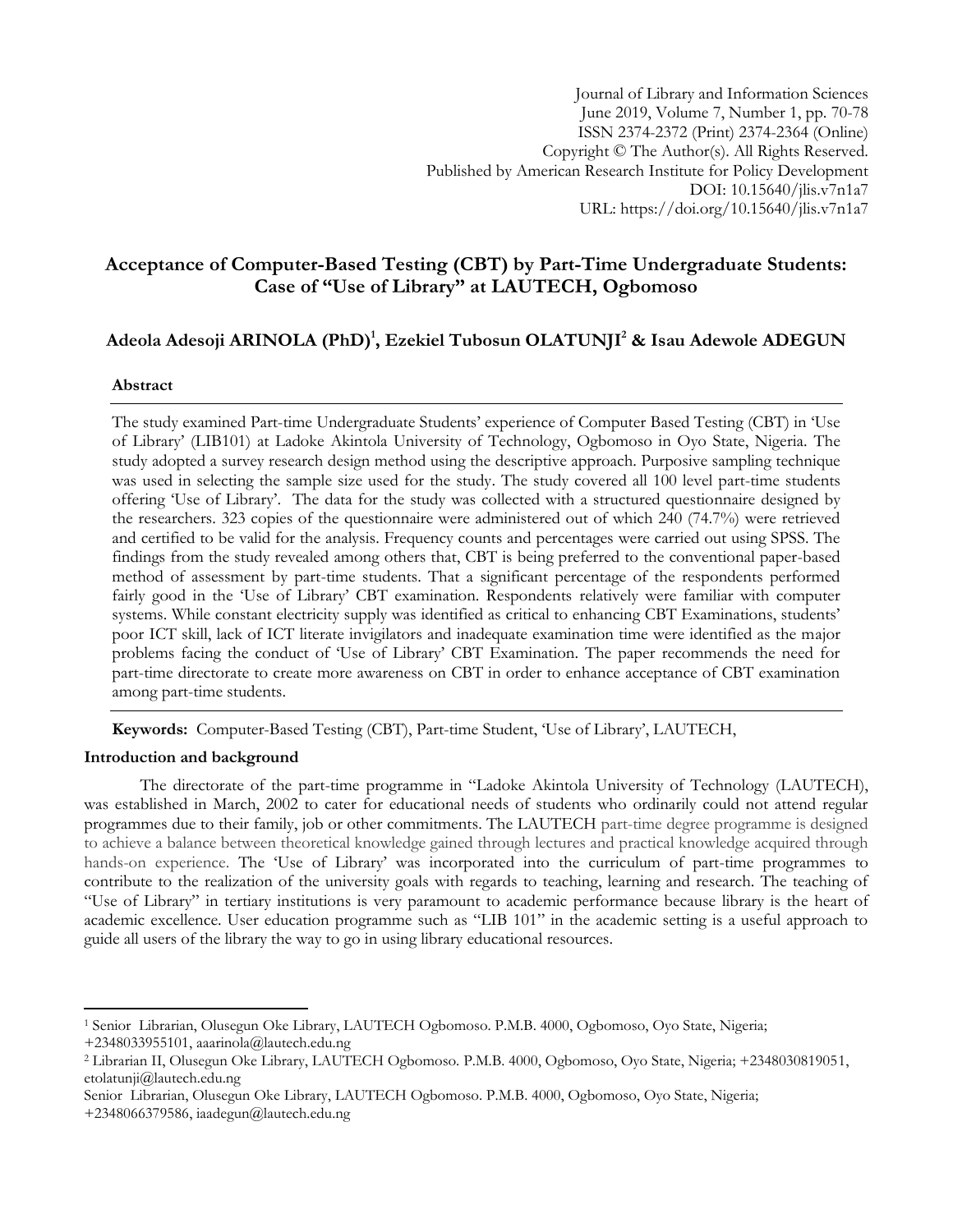History was made in LAUTECH during 1998/99 Harmattan semester when the curriculum on the "Use of Library" was approved by the university senate. This brought about the introduction of the course "Use of Library" (LIB 101) which started in 1999 by the library academic/professional staff on ground (Ajala, 2012).

The need to develop new patterns of learning for part-time learners within the context of higher education has become an essential issue in recent times. Contrary to popular expectation, there seems no generally accepted definition of part-time learners or part-time learning.

Indeed, according to Mclinden (2013), concepts defining part-time programme are usually based on a number of credit or study hours. A popular definition commonly used in the UK is one described by the Higher Education Statistics Agency (HESA) which draws a line of demarcation between full-time and part-time students based on a fulltime point of either 21 hours per week or 24 weeks per year. During such periods, students are expected to undergo serious study and tutelage which culminate to an average of 21 hours per week for a minimum of 24 weeks of instruction. Individuals who are constrained by jobs and family commitment are also taken care of by this programme (Adesoye, 2011).

It is pertinent to know that assessment is more or less the only method of evaluating the knowledge and ability of an individual. "Assessment is central to the practice of education. For students, good performance on "highstakes" assessment gives access to further educational opportunities and employment. For teachers and schools, it provides evidences of success as individuals and institutions" (Sanni & Mohammad, 2015, p13). Garas (2018) in his own submission underscored the existence of gender impact on examination mode. Nevertheless, assessments are not confined to determining society educational objectives and desires but integrate in a way of adjusting to the educational system. However, the traditional method of writing examination which has been in existence since decades back, seems no longer appealing for use because of the many problems associated with them, among which are examination venue capacity constraints, lack of comfort of candidates, delay in the release of results, examination malpractices, cost implication of printing examination materials, human errors among others (Fagbola, Adigun & Oke, 2013). On the Contrary, Lee and Weekaron (2001) found out that the field of higher education favors paperbased tests. Nevertheless, It is popularly accepted that examinations wrap up the degree at which educational goals have been attained as well as the extent to which educational institutions have served the needs of community and society (Jamil, Tariq, & Shami, 2012).

Teaching and learning are constantly being migrated to universal platforms; this has therefore transformed the internet into an imperative tool in the administration of educational instruction. This advancement has contributed to an abundance of educational resources and the promotion of collaboration across different research and educational institutions. A significant component of this innovative trend is the adoption of a web-based technology driven assessment of students. It is becoming a commonplace to see institutions across the educational strata adopt computer-based tests (CBT) in student assessment (Sanni, Abubakar & Adebayo, 2014). Lamprianou and Athanasou (2009) identified varied techniques used in higher education for assessments purposes; the most commonly used are examinations. The rapid advancement of information and Communication Technologies (ICT) in teachinglearning has shifted the paradigm from paper-pencil-based to computer-based system of examinations which are usually termed as either Computer Assisted Testing, Computerized Assessment, Computer Based Testing (CBT), Computer Aided Assessment (CAA), Computer Based Assessment(CBA), Online Assessment, E-Assessment and Web-Based Assessment (Fagbola et al., 2013).

## **Statement of the problem**

Administration at Ladoke Akintola University of Technology (LAUTECH) Ogbomoso, introduced the use of Computer Based Testing (CBT) to part-time undergraduate students as a new mode of assessment in "Use of Library" (LIB 101). The merits attached to the use of computer-based technology in assessing students" knowledge ranges from a reduced cost of administration, lesser time for conducting the test, reduced cases of examination malpractice, and limited need for examiners among others. While recognizing these advantages, the researchers observes that part-time students are usually people of advanced age, more disposed to analog approach than electronic, coupled with the fact that they usually have loads of family commitments and responsibilities. Hence, this study aims to investigate parttime undergraduate students" experiences of Computer-Based Testing in "Use of Library" at Ladoke Akintola University of Technology (LAUTECH) Ogbomoso, Nigeria.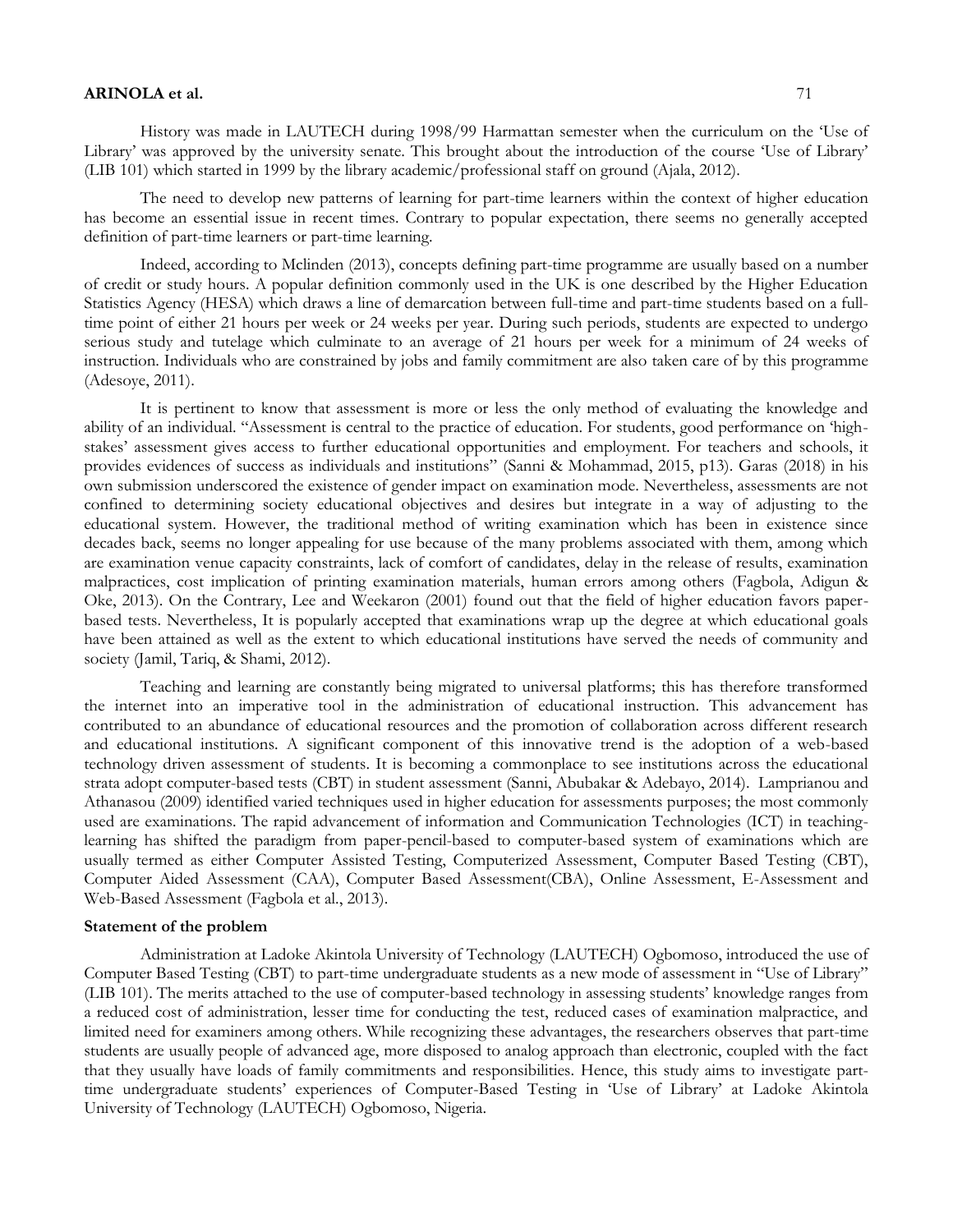# **Objectives of the Study**

The general objective of this study is to explore the experiences of LAUTECH"s part-time undergraduate students in Computer-Based Testing with emphasis on "Use of Library" while the specific objectives are to:

- 1. find out the awareness level of LAUTECH"s part-time undergraduate students on Computer-Based Testing;
- 2. assess the performance level of LAUTECH"s part-time undergraduate students in the "Use of Library" under Computer-Based Testing;
- 3. determine the level of familiarity of LAUTECH's part-time undergraduate students with Computer-Based Testing;
- 4. find out problems encountered by LAUTECH"s part-time undergraduate students during Computer Based Test in "Use of Library" and
- 5. identify ways that could improve the acceptance of Computer-Based Testing among LAUTECH's part-time undergraduate students.

## **Research Questions**

The following research questions were formulated to address the problem identified in this study:

- 1. What is the level of awareness of LAUTECH"s part-time undergraduate students about Computer Based Test?
- 2. What is the performance level of LAUTECH"s part-time undergraduate students in "Use of Library using Computer Based Testing?
- 3. How familiar are LAUTECH"s part-time undergraduate students with Computer Based Test?
- 4. What problem(s) do LAUTECH"s part-time undergraduate students encounter during their assessment in the "Use of Library" using Computer Based Testing?
- 5. What practice(s) are helpful to improve the acceptance of Computer Based Test among LAUTECH"s part-time undergraduate students?

## **Methodology**

This study adopts the survey research design using a descriptive approach. A total number of 323 new parttime undergraduate in-takes during 2017/2018 session at Ladoke Akintola University of Technology formed the population of this study. Purposive sampling technique was used to select the 100 level part-time undergraduate students alone for the study. This level was purposively selected because they constitute the category of part-time undergraduate students offering the "Use of Library" (LIB 101). This study focused only on part-time undergraduate student"s that participated in the "Use of Library" CBT assessment while other levels were excluded. The Directorate of Part-time in LAUTECH runs part-time programme in five departments, namely; Management and Accounting (MGA), Transport Management Science (TMG), Computer Science and Engineering (CSE), Science Laboratory Technology (SLT) and Nursing (NUR). The target population in the affected departments comprised of 100 level and direct entry students offering the 'Use of Library' (A library user education course for every fresh student). The data in Table 1 below represents the population of 100 level students in the five selected departments. Total enumeration of the 100 level part-time students was used for the study since their number falls under a manageable size for the researchers.

| Table 1: Figures of the five departments that constitute the Directorate of Part-time Programmes in LAUTECH with |  |  |
|------------------------------------------------------------------------------------------------------------------|--|--|
| their students' population and return rate                                                                       |  |  |

| S/N            | Department                              | 100<br>Level | Return rate | Percentage |
|----------------|-----------------------------------------|--------------|-------------|------------|
|                |                                         | students     |             |            |
|                |                                         |              |             |            |
|                | Management and Accounting (MGA)         | 73           | 55          | 75.3       |
| $\overline{2}$ | Transport Management (TMG),             | 52           | 42          | 80.7       |
| $\overline{3}$ | Computer Science and Engineering (CSE), | 58           | 46          | 79.3       |
| $\vert 4$      | Science Laboratory Technology (SLT)     | 68           | 45          | 66.1       |
| $5^{\circ}$    | Nursing (NUR)                           | 72           | 52          | 72.2       |
|                | Total                                   | 323          | 240         | 74.7       |

Source: Secretary to the Head of Departments.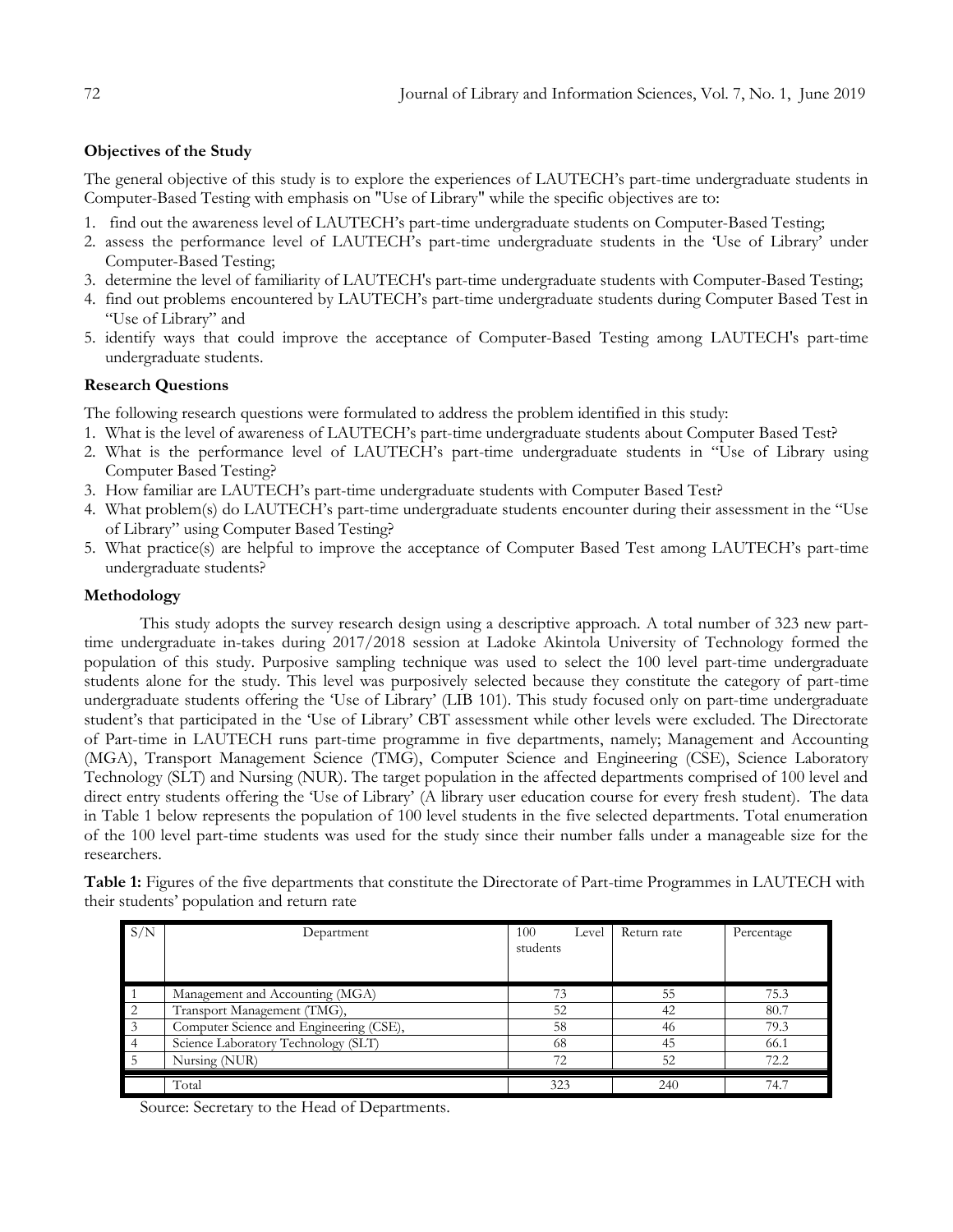#### **The significance of the Study**

The outcome of this study would be of benefit to University administrators, Directorate of Part-time programmes, part-time students, CBT Administrators as well as librarians and researchers. Extensively, this study will create awareness to the different directorate of part-time programmes in Nigerian universities to understand students" perception of electronic assessment. The study would also help the university administrators to find out the students" constraint in the use of computer-based testing or any form of e-testing and to also improve on their conduct of CBT. This study would also provide the university administrators with useful information on the level of ICT familiarity of students, most especially those on the part-time module.

Hence, this will assist them in upgrading their staff ICT skills and those of the students". The outcome of this study would also be beneficial to university administrators as well as equip directorate of part-time programmes with the capacity to formulate a policy that would make CBT a popular and acceptable way of assessing students. Finally, the findings of this study could eventually be a source of reference for researchers in many areas of study relating to student assessment with the opportunity to source empirical evidence in their search for further studies on students" perception of CBT in the country.

#### **Method of Data Collection and Analysis**

The questionnaire was used to collect the data for the study. The data collected covered three hundred and twenty-three (323) hundred level (100L) part-time undergraduate students who participated in the "Use of Library" (LIB 101) computer-based-examination during the 2017/2018 session. 240 questionnaires amounting to 74.7% were retrieved and certified to be valid for the analysis. The data for the study were collected with a structured questionnaire by the researchers. The questionnaires were personally administered to the respondents by the researchers. Frequency counts and percentages were carried out using version 21 of SPSS.

#### **Data Analysis**

| <b>VARIABLES</b>      |              | <b>FREQUENCY</b>         | <b>PERCENTAGE</b>        | <b>CUMULATIVE</b><br><b>PERCENTAGE</b> |
|-----------------------|--------------|--------------------------|--------------------------|----------------------------------------|
| <b>SEX</b>            | Male         | 90                       | 37.5                     | 37.5                                   |
|                       | Female       | 150                      | 62.5                     | 100                                    |
|                       | Total        | 240                      | 100.0                    |                                        |
| AGE                   | Less than 18 | $\overline{\phantom{0}}$ | $\overline{a}$           | -                                      |
|                       | 18-20        | 14                       | 5.8                      | 5.8                                    |
|                       | $20 - 25$    | 49                       | 20.4                     | 26.2                                   |
|                       | $26 - 30$    | 96                       | 40.0                     | 66.2                                   |
|                       | $31 - 35$    | 63                       | 26.3                     | 92.5                                   |
|                       | 36 and above | 18                       | 7.5                      | 100                                    |
|                       | Total        | 240                      | 100                      |                                        |
| <b>MARITAL STATUS</b> | single       | 89                       | 37.0                     | 37.0                                   |
|                       | married      | 148                      | 61.7                     | 98.7                                   |
|                       | Divorce      | 2                        | 0.83                     | 99.53                                  |
|                       | Widow        | $\mathbf{1}$             | 0.41                     | 100                                    |
|                       | Widower      | $\overline{\phantom{0}}$ | $\overline{\phantom{a}}$ | 100                                    |
|                       | Total        | 240                      | 100.0                    |                                        |

**Table 2: Distribution of respondents according to Sex, Age, and Marital status**

Source: Author, from Field Survey, 2018

Table1 provides a brief summary of information on the gender of the respondents. The result revealed that female respondents constituted the majority. For example, female consists of about 63% while the male respondent was about 38%. This further suggests the quality of responses from respondents. The proportion showed that female had a fair share as compared to their male counterparts.

The result in table 1 above equally revealed that majority of the respondents were married, probably because female respondents are prone to early marriage in the area of study. This further suggests the reason why part-time undergraduate students seem loaded with family responsibilities as compared to their regular counterparts.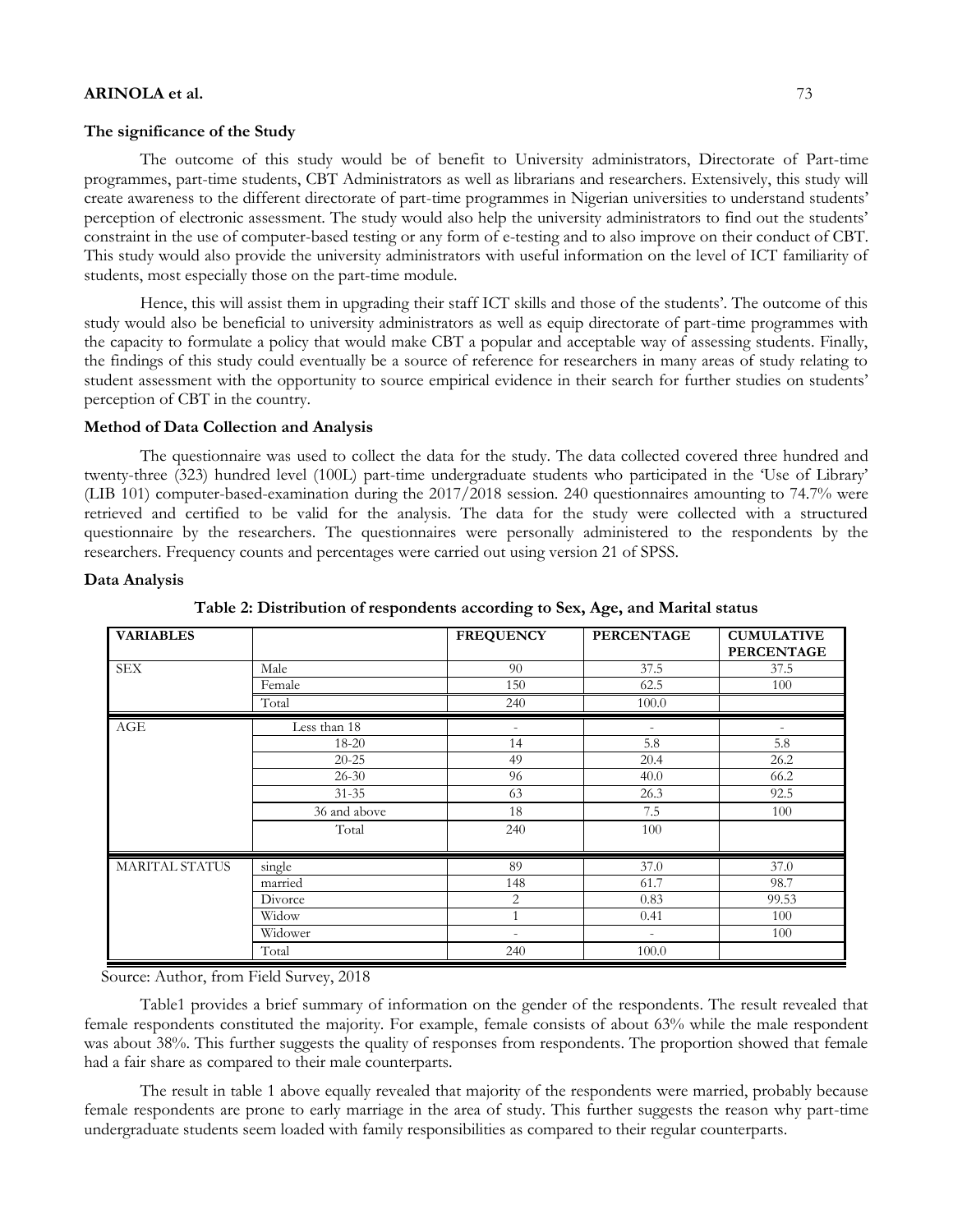Also from Table 1 above, the majority of the respondents (40.0%) are between the ages of 26-30 years. Respondents between 18-20 years were just 5.8%, 20-25 years were 20.4%, and 31- 35 years record 26.3%. Respondents in the age bracket of 36 years and above recorded 7.5%, while the age group below 18 years did not record any percentage. The trend in the age brackets is a good indicator that students that got admitted for part-time programmes were relatively more matured and of advanced ages compared to their counterparts in regular classes which could provide necessary information for the study

### **Research question 1**

What is the degree of awareness of LAUTECH"s part-time undergraduate students about Computer Based Test?

| <b>CBT</b>   | Male Frq | $\binom{0}{0}$ | $(\%)$<br><b>Female Frq</b> |      | <b>Both Frq</b> | $(\%)$ |
|--------------|----------|----------------|-----------------------------|------|-----------------|--------|
| Awareness    |          |                |                             |      |                 |        |
| high<br>Very | 22       | 9.2            | 59                          | 24.6 | 81              | 33.8   |
| degree       |          |                |                             |      |                 |        |
| High degree  | 42       | 17.5           | 52                          | 21.7 | 94              | 39.2   |
| Average      | 26       | 10.8           | 39                          | 16.3 | 65              | 16.7   |
| Low degree   |          |                |                             |      |                 |        |
| Not at all   |          |                |                             |      |                 |        |
| Total        | 90       | 37.5           | 150                         | 62.5 | 240             | 100    |

**Table3: Respondents" degree of CBT Awareness.**

Source: Author, from field survey, 2018

Revelations from table 3 above indicated that relatively all the respondents were quite aware of computerbased testing. By implication, the effects of CBT awareness reflected in the performance during their CBT examination in the 'Use of Library'. Above results revealed that 81 (33.8%) of both genders claimed they have a very high degree of CBT awareness. 94(39.2%) of the two genders equally agree to a high degree of CBT awareness. A significant percentage of both gender 65(16.7%) claimed average awareness of CBT, while no respondent admitted to low or zero awareness level of CBT.

### **Research question 2**

What is the performance level of LAUTECH's part-time undergraduate students in "Use of Library during Computer-Based Testing?

| Computer    | Male | $\binom{0}{0}$ | Female | $(^{0}/_{0})$ | <b>Both</b> | $(^{0}_{0})$ | Cumulative |
|-------------|------|----------------|--------|---------------|-------------|--------------|------------|
| Familiarity | Frq  |                | Frq    |               | Frq         |              |            |
| Excellent   | 11   | 4.6            |        | 1.7           | 15          | 6.25         | 6.25       |
| Very good   | 40   | 16.7           |        | 2.1           | 45          | 18.75        | 25         |
| Fairly Good | 30   | 12.5           | 91     | 37.9          | 121         | 50.4         | 75.4       |
| Poor        |      | 2.5            | 36     | 15            | 42          | 17.5         | 92.9       |
| Undecided   |      | 1.3            | 14     | 5.8           | 17          | 7.1          | 100        |
| Total       | 90   |                | 150    |               | 240         | 100          |            |

**Table 4: Distribution of Respondents by academic performance in "Use of Library"**

Source: Author, from field survey, 2018

Table 4 above showed that relatively half of the respondents performed fairly good under CBT. For instance, a significant percentage 121(50.4%) claimed "fairly good" performance, 45 (18.75) claimed "good grade" performance, 42 (17.5) claimed 'poor performance'. Only 15(6.25%) claimed excellence, while 17(7.1) did not ascertain their performance probably as a result of poor performance. This relative low performance attained by students in the "Use of Library" CBT examination can be linked to many factors introduced by CBT mode. Those respondents with excellent performances may belong to categories that adapt quickly to any new assessment method and quickly develop good strategies towards such a method. However majority of the male respondents' 51(56.7%) had either excellence or "very good" grade as compared to their female counterpart with 9(6%) having similar grade.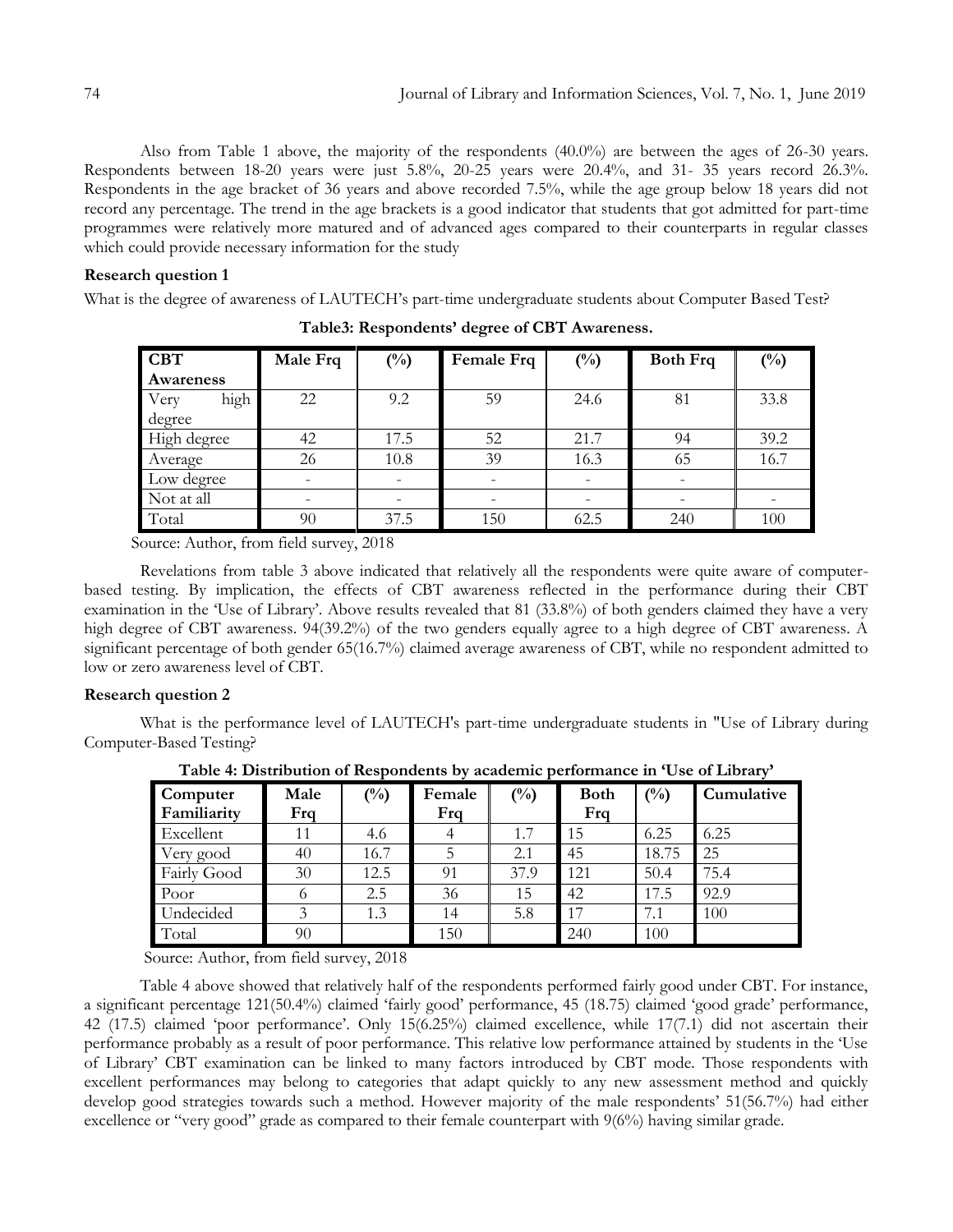### **Research question 3**

How familiar are LAUTECH"s part-time undergraduate students with Computer Based Test?

| Computer<br>Familiarity | Male Frq | $\binom{0}{0}$ | Female Frq | $\binom{0}{0}$ | <b>Both Frq</b> | $(^{0}_{0})$ |
|-------------------------|----------|----------------|------------|----------------|-----------------|--------------|
| Very high               | 11       | 4.5            | 14         | 5.8            | 24              | 10           |
| High                    | 15       | 6.25           | 25         | 10.4           | 40              | 16.7         |
| Average                 | 42       | 17.5           | 52         | 21.7           | 94              | 39.2         |
| Low                     | 22       | 9.2            | 59         | 24.6           | 81              | 33.75        |
| Zero                    |          |                |            |                |                 |              |
| Total                   | 90       | 37.5           | 150        | 62.5           | 240             | 100          |

**Table 5: Respondents" level of computer familiarity.**

Source: Author, from field survey, 2018

Revelations from table 5 above indicated that averagely all the respondents were familiar with computer systems. By implication, the effects of computer literacy were evident in the performance of respondents during their CBT examination in the "Use of Library". Most of the tasks were completed by the majority of the students with minor issues. Above results reveal that 24 (10%) of both genders claim they had very high computer familiarity. 40(16.7%) of the two genders equally agreed to high computer familiarity. A significant percentage of both gender 94(39.2%) claim to be averagely familiar with the computer, while 81(33.75) admitted to low computer familiarity. However, none of the respondents claimed ignorant of the computer system.

### **Research question 4**

1. What problems do part-time students encounter during the "Use of Library" Computer-Based Testing?

| Items                                 | Frequency | $\frac{1}{2}$ |
|---------------------------------------|-----------|---------------|
| Problems with power interruption      | 202       | 84            |
| Un-conducive CBT atmosphere           | 64        | 26.6          |
| Poor ICT skills                       | 166       | 69.2          |
| Lack of ICT skilled invigilators      | 123       | 51.3          |
| Problems with Submission of answers   | 121       | 50.4          |
| Editing answers                       | 105       | 43.8          |
| Inadequate time                       | 156       | 65            |
| Never encountered any serious problem | 12        |               |

**Table 6: Problems Encountered by Students during "Use of Library" CBT Examination.**

Source: Author, from Field Survey, 2018

According to table 6 above only 12(5%) respondents indicated they had never encountered any of the problems listed, but, a very significant percentage of the respondents 202(84%) indicated the problem of constant power outage as a major predicament, another notable percentage 166(69.2) claimed poor ICT skill as their major problem, 64(26.6) claimed the CBT center is not conducive, 123(51.3%) associated their problems to lack of ICT skilled invigilators, while 121(50.4%) and 105(43.8) associated their own problems to difficulty in submission and editing selected answers respectively.

# **Research question 5**

1. What practices are helpful in improving the acceptance of Computer Based Test among LAUTECH"s part-time undergraduate students?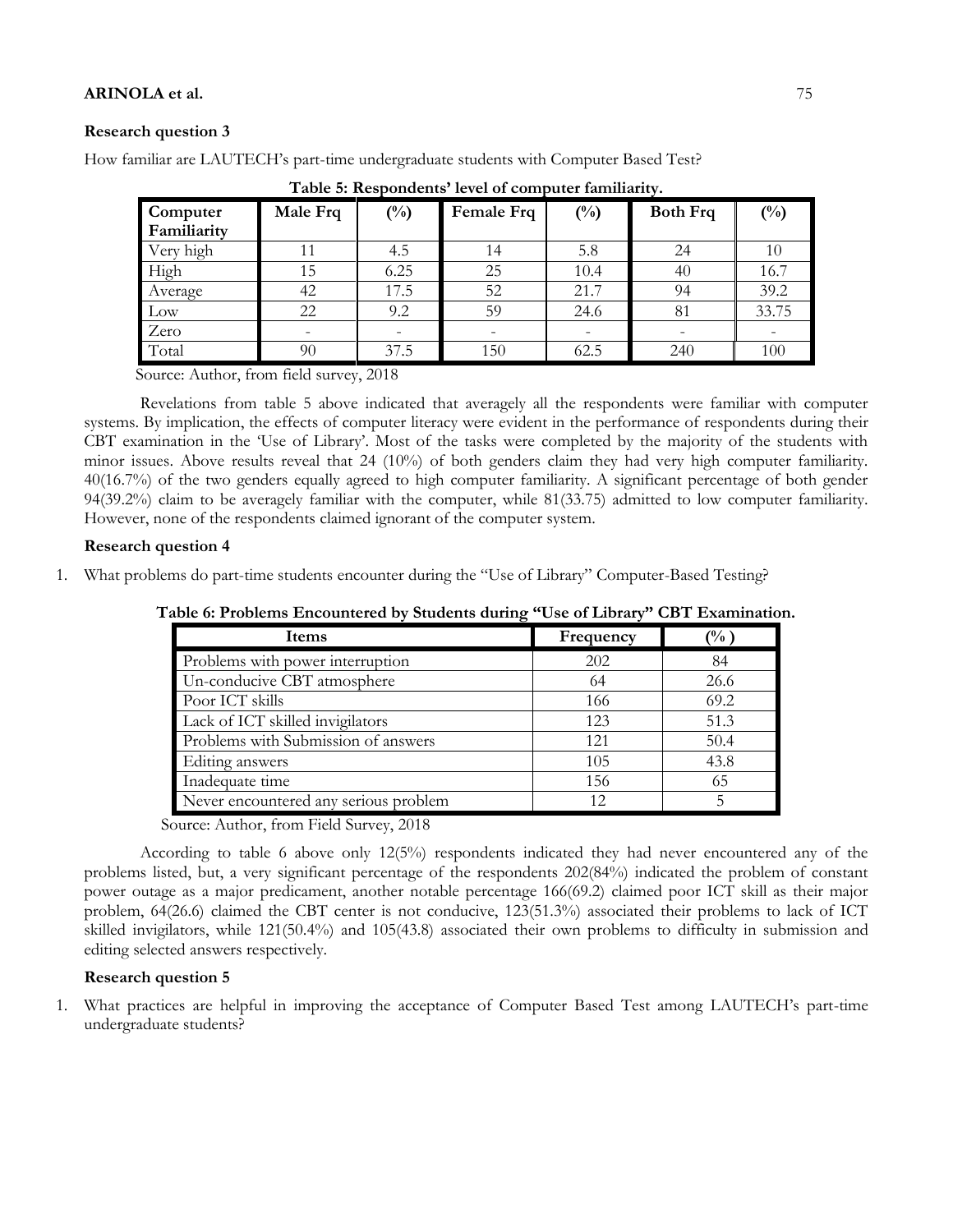|                                           | <b>SA</b>  | A          | D          | <b>SD</b>  | Total<br>Agree | Total<br><b>Disagree</b> |
|-------------------------------------------|------------|------------|------------|------------|----------------|--------------------------|
| organization of Training and workshop     | 112        | 100        | 20         | 18         | 212            | 38                       |
| sessions on CBT to student                | $(46.6\%)$ | $(41.6\%)$ | $(8.3\%)$  | $(7.5\%)$  | (88.3)         | (15.8)                   |
| the I<br>Tutorials for practice<br>before | 76         | 37         | 47         | 80         | 113            | 127                      |
| examination                               | $(31.7\%)$ | $(15.4\%)$ | $(19.6\%)$ | $(33.3\%)$ | (47)           | (53)                     |
| Tutorials from experienced candidates     | 39         | 40         | 81         | 80         | 79             | 161                      |
|                                           | $(16.3\%)$ | $(16.7\%)$ | $(33.7\%)$ | $(33.3\%)$ | (33)           | (67)                     |
| Adequate ICT training for students and    | 133        | 90         | 10         |            | 223            | 17                       |
| instructors                               | $(55.4\%)$ | $(37.5\%)$ | $(4.2\%)$  | $(2.3\%)$  | (92.9)         | (7.1)                    |
| An adequate supply of electricity plus    | 105        | 100        | 20         | 15         | 205            | 35                       |
| having a standby generator                | $(43.7\%)$ | $(41.6\%)$ | $(8.3\%)$  | $(6.3\%)$  | (85.4)         | (14.6)                   |
| Improvement of equipment and fertilities  | 170        | 70         | 13         | $\Omega$   | 218            | 22                       |
| at CBT centers                            | (70.8)     | (29.2)     | (5.4)      | (3.8)      | (90.8)         | (9.2)                    |

**Table 7: Ways to Improving CBT Acceptance and solving problems faced by students**

Source: Author, from Field Survey, 2018

Table 7 above, revealed respondents' views to better ways of improving on the present state of CBT operations for students" assessment. For instance, a large percentage of the respondents 212(88.3%) agreed that organization of Training and workshop sessions on CBT should be given to students ahead of CBT assessment 113(47%) agreed to tutorials before examination, only 79(33%) agreed to tutorials from experienced candidates, quite a large percentage 223(92.9) agreed to adequate ICT training for students and instructors. Also, a majority of the respondents 205(85.4) believed that adequate supply of electricity plus standby generator will go a long way to improving CBT system, while the largest majority 218(90.8) claimed that improvement of equipment and fertilities at CBT venues will be very helpful.

# **Summary of major findings and discussions**

The major findings of the survey are as summarized below.

- Foremost from the findings of this study, is that, all the respondents were quite aware of computer-based testing. As a matter of fact no respondent indicated zero awareness level about CBT
- Secondly, findings from the study indicated that relatively all the respondents were familiar with computer systems. By implication, the effects of computer literacy were evident in their performance during the CBT examination in the "Use of Library". Most of the tasks were completed by the majority of the students with minor or no issues. This findings corroborated the previous studies of McDonald (2002) and Garas (2018) which affirmed that students previous experience with computer positively influence their performance on CBT mode.
- The introduction of CBT in the conduct of 'Use of Library' has aroused the majority of part-time students' attention and CBT is being preferred to the conventional way of assessment. This negates the earlier findings from Lee and Weekaron (2001) whose findings in the field of higher education favored paper-based tests. However it corroborates the findings of Newhouse (2013), who found out that CBT exams were generally well accepted by students and teachers as being well aligned with their pedagogical expectations or intentions
- Findings from this research equally showed that constant power outage, poor ICT skills and inadequate time were among the reasons for students' failure with CBT mode of assessment. In line with these discoveries, most investigators have discovered that even schools in nations like, Australia commonly have sufficient technical infrastructure to actualize such computer-based tests. However, Panizzon et al. (2010) found there can at present be a few troubles with access to workstations and exploring school constraints, for example, not having the capacity to open an .exe file, or save to a USB.
- Finally, the respondents confirmed that the effective ways to promote a better experience of the new mode of assessment are through the organization of training sessions and tutorial practice ahead of the CBT examination proper. Likewise, majority of the respondents felt that there is a need for the university administration to improve on their centers and provide an adequate supply of electricity by having an Uninterrupted Power Supply (UPS) and a standby generator.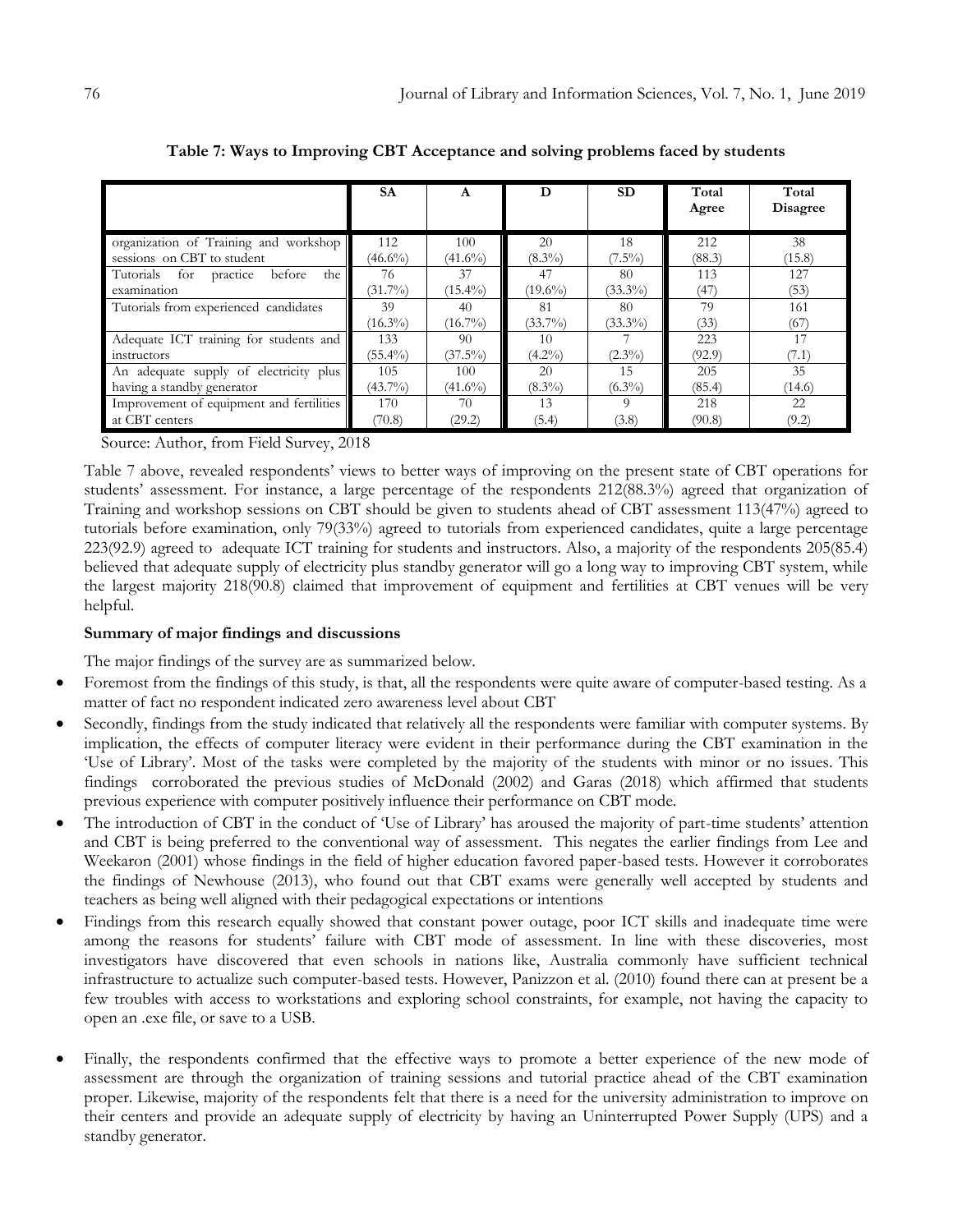Although not fundamental to the research question, the researchers" discoveries lined up with Leeson (2006) and Garas (2018) who underscored the existence of gender impact on examination mode. Our investigation revealed that, while controlling for gender, male respondents performed better than their female counterparts in CBT.

#### **Conclusion and Recommendation**

#### **Conclusion**

Because of the nature with which undergraduate course examinations were been administered, inclusive of "Use of Library", examiners take into cognizance this nature in deciding the appropriateness of CBT mode during examinations. This study investigates part-time students' experience during the conduct of CBT in 'Use of Library' using Ladoke Akintola University of Technology part-time undergraduate students as a case study.

It discusses the new assessments as a way that can help boost its acceptance over the paper-based systems. Revelations from the study show it can bring fulfillment to all stakeholders if well managed. The world is changing, which is why we need to innovate new technology to substantively improve students' assessment. The present mode of assessing students through CBT is one of such innovations. However, there are obstacles militating against the full implementation of CBT in part-time students" educational programmes, such as poor electricity supply, poor ICT Implementation policy, poor ICT skills on the part of students and staff and inadequacy of IT equipment and fertilities. Further studies are desirable on a larger scale on the adoption of CBT in the conduct of all form of examinations in tertiary institutions.

#### **Recommendation**

The following recommendations were proffered for the study based on the earlier stated research questions:

Directorate of part-time programmes should adopt the CBT mode of assessment in their subsequence assessment of "Use of Library" because it is more efficient than the conventional paper/pencil system and it equally curbs examination malpractice.

Part-time students should be sensitized about the new mode of assessment. They should be trained and assisted to adopt the new mode of assessment through the organization of training sessions and tutorial practices before the CBT examination proper.

Directorate of part-time programmes should collaborate with university administrators to improve on the equipment and fertilities at CBT venues. They should also make ICT training compulsory for their staff.

Government policy on ICTs should be fully implemented and adequately funded to enhance the performance of ICT sector as well as reinforced computer curriculum at the primary and secondary school levels to make all students computer-literate.

Finally, procurement of relevant hardware and software is strongly recommended for CBT system improvement.

#### **Reference**

- Ajala, I.O. (2012) Library and information use for student in tertiary institutions. Olusekun Oke Library, LAUTECH Ogbomoso.
- Adesoye, A. E. (2011). Investigating the Information Needs of Sandwich and Part-Time Students of Two Public Universities in Ogun State, Nigeria, Abayomi Ebenezer Adesoye, Oyintola Isiaka Amusa. Retrieved from https://www.webpages.uidaho.edu/~mbolin/adesoye-amusa.pdf
- Fagbola, T. M., Adigun, Adebisi, A., & Oke , A. O. (2013). Computer-Based Test (CBT) System For University Academic Enterprise Examination. International Journal of Scientific & Technology Research, 2(8). Retrieved from www.ijstr.org
- Garas, S. (2018). Student performance on computer-based tests versus paper-based tests in introductory financial accounting: uae evidence. Academy of Accounting and Financial Studies Journal (Vol. 22). Retrieved from https://www.abacademies.org/articles/Student-Performance-on-CBT-versus-PBT-Introductory-Financial-Accounting-1528-2635-22-2-168.pdf